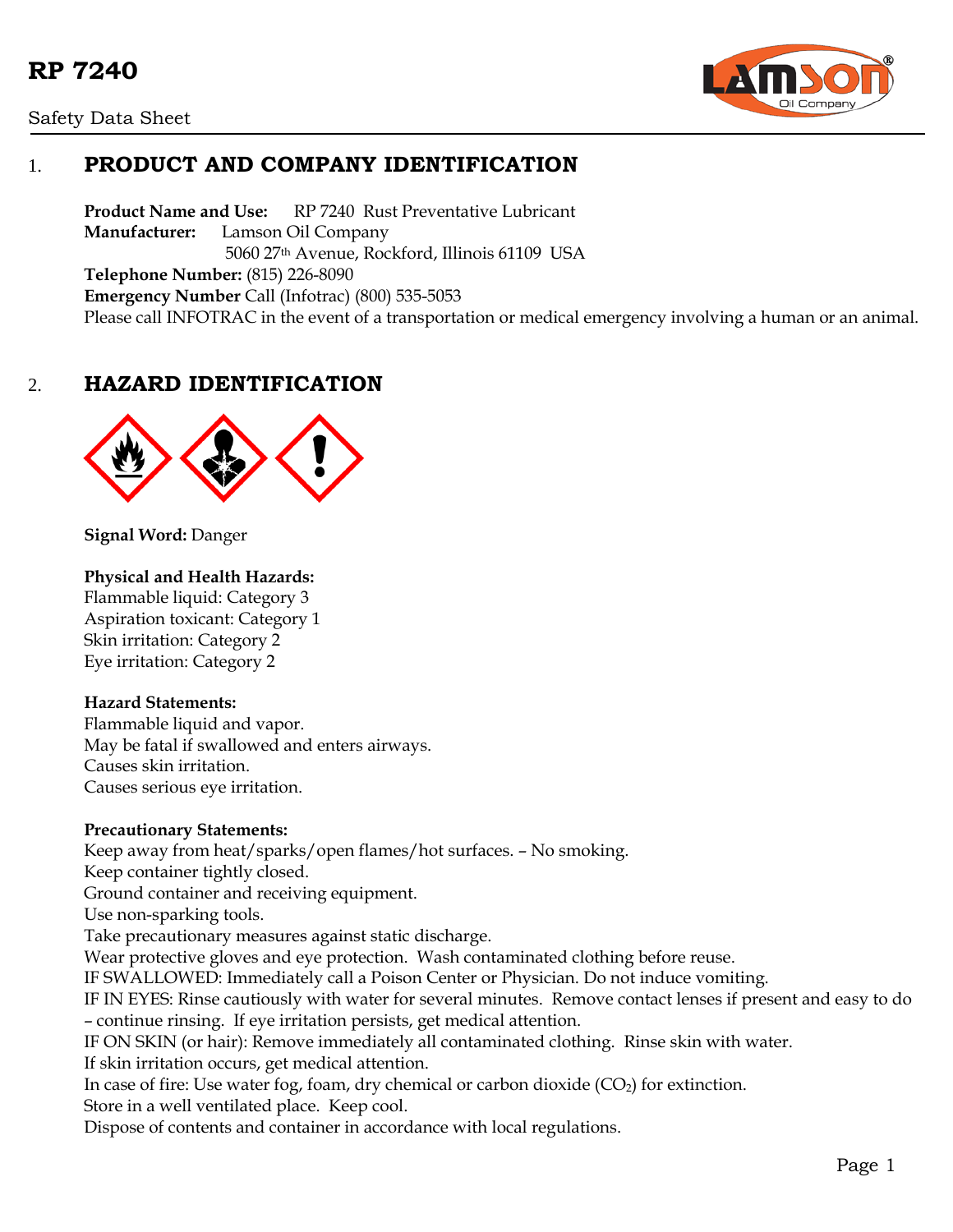Safety Data Sheet

## **3. COMPONENTS**

**Substantial Ingredient CAS # Weight % GHS Classification** Isoparaffinic Hydrocarbon 64742-48-9 > 70% Asp Tox 1, Flam Liq 3 Distillates (petroleum), hydrotreated heavy naphthenic  $64742-52-5$   $> 10\%$  Skin Ir 2, Eye Ir 2

## 4. **FIRST AID MEASURES**

**IF IN EYES:** Rinse cautiously with water for several minutes. Remove contact lenses if present and easy to do – continue rinsing. If eye irritation persists, get medical attention.

**IF ON SKIN** (or hair): Remove immediately all contaminated clothing. Rinse skin with water. If skin irritation occurs, get medical attention.

**IF SWALLOWED**: Immediately call a Poison Center or Physician. Do not induce vomiting. **IF INHALED:** Remove to fresh air; apply artificial respiration if necessary. Get medical attention.

# 5. **FIRE-FIGHTING MEASURES**

#### **General Hazard**

Flammable materials can form combustible mixtures at temperatures at or above the flash point. Empty containers can contain residues that can cause fires or explosions when exposed to heat, flames, or sparks.

#### **Fire-Fighting**

Keep fire exposed containers cool with water spray. Separate unburning product from fire. Use carbon dioxide, foam, or dry chemical extinguishing media to put out fires.

#### **Unusual Decomposition Products Under Fire Conditions**

None

## 6. **ACCIDENTAL RELEASE MEASURES**

#### **Personal Precautions**

Remove greatly contaminated clothing, including shoes and wash thoroughly after contact. Launder contaminated clothing before reuse.

#### **Environmental Precautions**

Stop leak if without risk. Dike large spills to prevent ingress into sewers and waterways. Eliminate all sources of ignition. Ensure adequate ventilation. Clean spills with absorbent and store in marked containers for disposal. Dispose in accordance with all applicable regulations.

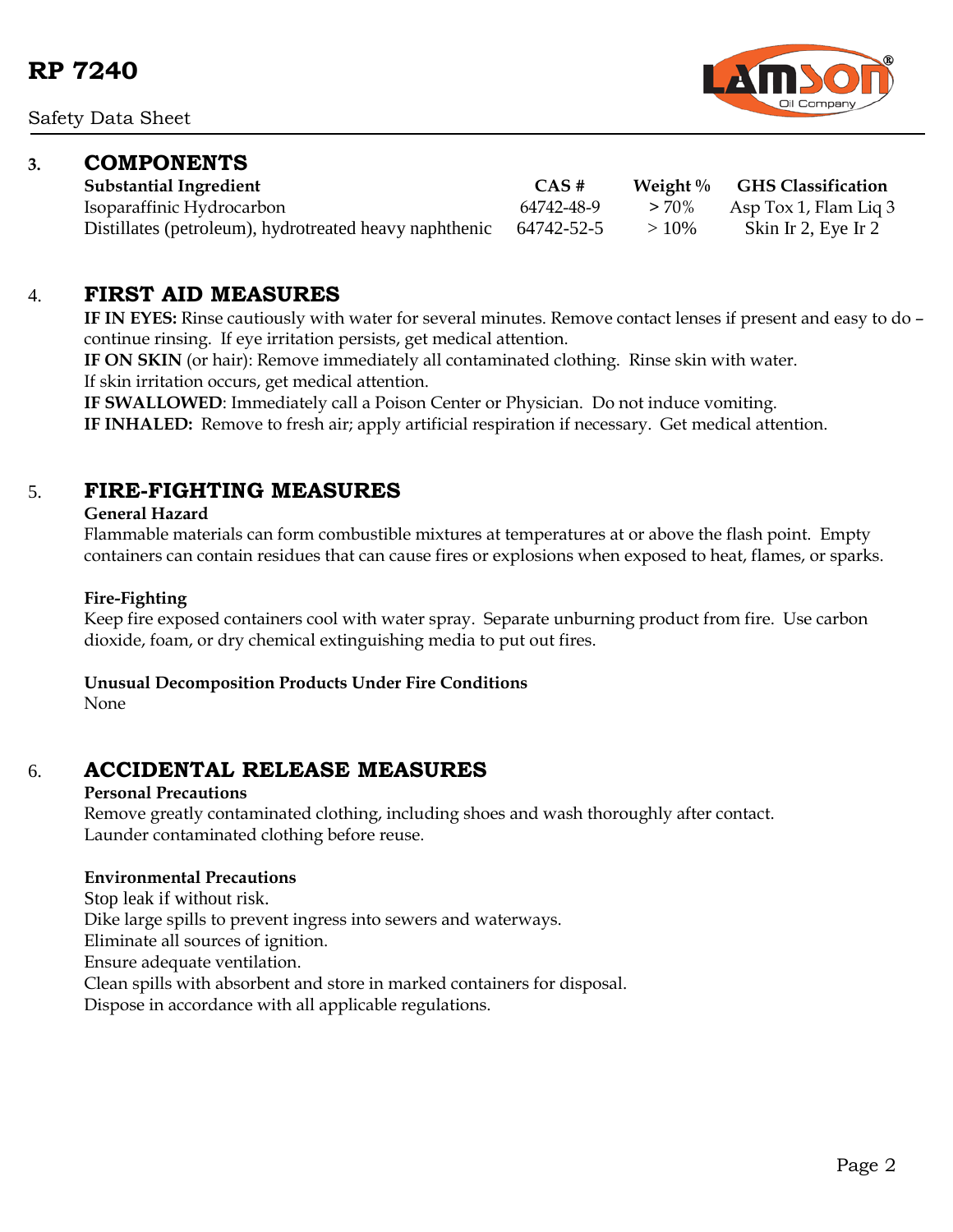



## 7. **HANDLING AND STORAGE**

#### **Safe Handling and Storage**

Do not handle, store, or dispense near open flames or ignition sources.

This product is a static accumulator and so steps should be taken to prevent static accumulation and electric spark formation.

Keep containers inside and out of direct sunlight. Avoid extreme temperatures. Do not reuse containers.

### **Incompatible Products**

Avoid strong oxidizing and reducing agents.

# 8. **EXPOSURE CONTROL AND PERSONAL PROTECTION**

#### **Ventilation**

Local exhaust is usually sufficient. General exhaust is preferred.

#### **Personal Protection**

Use approved respirator when airborne exposure limits are exceeded. Use solvent resistant gloves to avoid prolonged contact. Wear goggles or safety glasses with splashguards.

### **Work Place Exposure Guide Lines**

Isoparaffinic Hydrocarbon has been assigned by the manufacturer a TWA of 1200 mg/m3 (177 ppm). Petroleum oil mist has been assigned a TLV (ACGIH) limit of 5 mg/m3.

## 9. **PHYSICAL AND CHEMICAL PROPERTIES**

| Specific Gravity (water =1):<br>0.76<br>Vapor pressure (mm Hg):<br>1<br><b>Melting Point:</b><br>Not Applicable<br>Vapor Density (Air =1):<br>> 5<br>Evaporation Rate (butyl Acetate=1):<br>0.1<br>Solubility in water:<br>Insoluble<br>Reactivity in water:<br>NIL<br><b>Appearance and Odor:</b><br>Clear, dark liquid; mild odor<br>129 <sup>o</sup> F typical<br>Flash point:<br>LEL: 0.7 UEL: 5.4<br>Flammable Limits (volume percent in air):<br>$650$ °F<br><b>Autoignition Temperature:</b> approximately | <b>Boiling Point:</b> | $>$ 348 °F |
|-------------------------------------------------------------------------------------------------------------------------------------------------------------------------------------------------------------------------------------------------------------------------------------------------------------------------------------------------------------------------------------------------------------------------------------------------------------------------------------------------------------------|-----------------------|------------|
|                                                                                                                                                                                                                                                                                                                                                                                                                                                                                                                   |                       |            |
|                                                                                                                                                                                                                                                                                                                                                                                                                                                                                                                   |                       |            |
|                                                                                                                                                                                                                                                                                                                                                                                                                                                                                                                   |                       |            |
|                                                                                                                                                                                                                                                                                                                                                                                                                                                                                                                   |                       |            |
|                                                                                                                                                                                                                                                                                                                                                                                                                                                                                                                   |                       |            |
|                                                                                                                                                                                                                                                                                                                                                                                                                                                                                                                   |                       |            |
|                                                                                                                                                                                                                                                                                                                                                                                                                                                                                                                   |                       |            |
|                                                                                                                                                                                                                                                                                                                                                                                                                                                                                                                   |                       |            |
|                                                                                                                                                                                                                                                                                                                                                                                                                                                                                                                   |                       |            |
|                                                                                                                                                                                                                                                                                                                                                                                                                                                                                                                   |                       |            |
|                                                                                                                                                                                                                                                                                                                                                                                                                                                                                                                   |                       |            |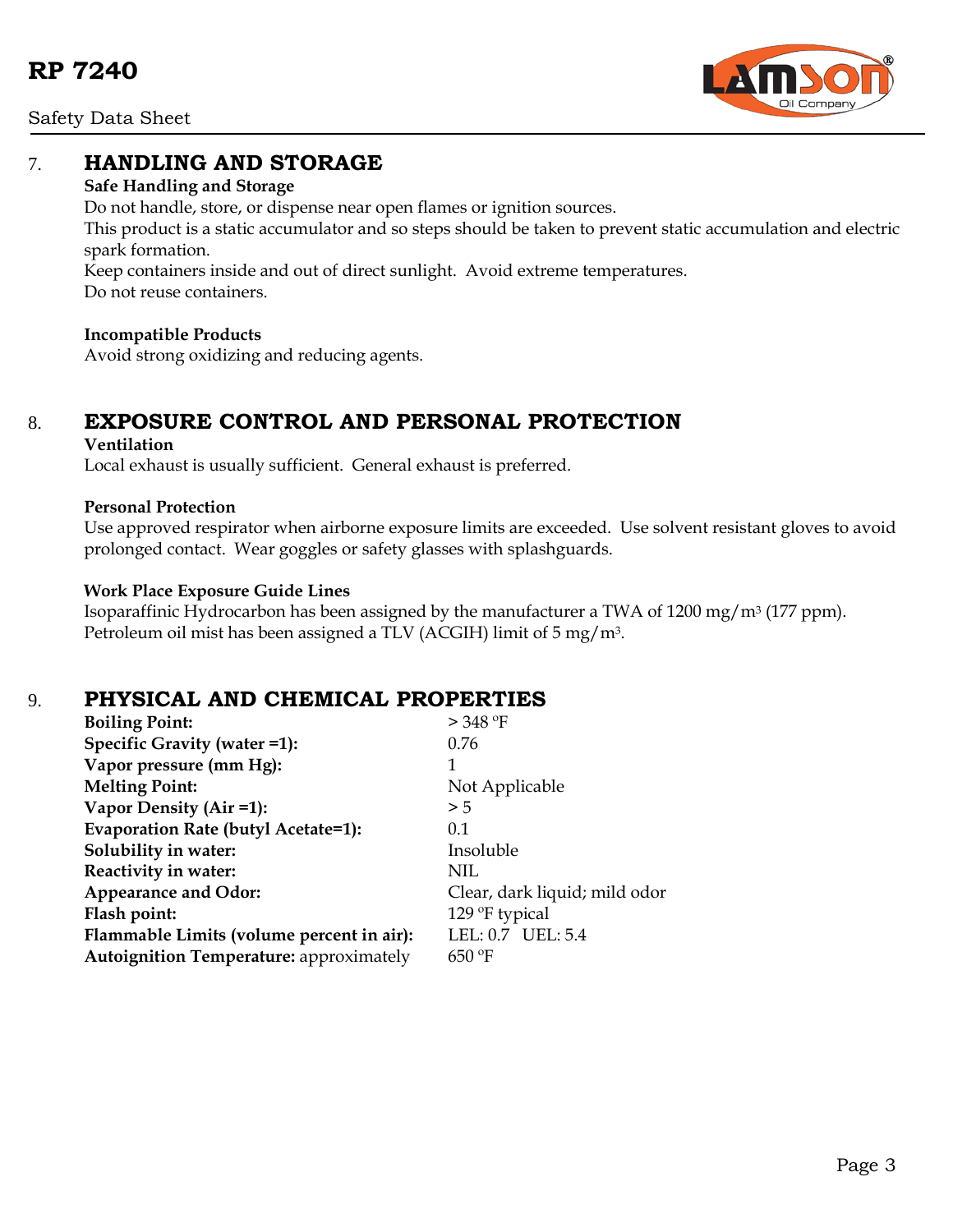

Safety Data Sheet

## 10. **STABILITY AND REACTIVITY**

**Stability:** [ ] Unstable [ X ] Stable **Conditions to avoid:** None **Incompatibility (Materials to avoid):** Strong oxidizing and reducing agents. **Hazardous Decomposition Products:** Combustion may produce oxides of carbon. **Hazardous Polymerization:** [ ] May Occur [ X ] Will Not Occur **Conditions to Avoid:** Not Applicable

# 11. **TOXICOLOGICAL INFORMATION**

This product has minimal toxicity when inhaled, ingested, or when skin or eye contact is made. This product is considered an aspiration hazard based on its physical/chemical properties. This product is not expected to cause cancer or to be a skin sensitizer. No data is available to indicate that any ingredient is mutagenic or genotoxic. This product is not expected to cause reproductive or developmental effects. Contact with eyes will result in irritation. Prolonged exposure to the skin could result in irritation or dermatitis. Exposure to vapor or aerosol concentrations above the recommended exposure level are irritating to the eyes

and respiratory tract, may cause headaches, dizziness, anesthesia, and even unconsciousness.

## 12. **ECOLOGICAL INFORMATION**

This product is classified as a Volatile Organic Compound and will rapidly evaporate into the air upon release. Please refer to section 6 for accidental release information.

## 13. **DISPOSAL CONSIDERATIONS**

This product is not suitable for disposal by either landfill or municipal sewers, natural streams or rivers. This product can be incinerated directly in appropriate equipment.

## 14. **TRANSPORT INFORMATION**

For containers of 119 gals or less the DOT does not regulate this product for ground shipments.

AIR, SEA, Bulk Shipping Description: UN 1268, PETROLEUM DISTILLATES, N.O.S., 3, PG III This product is not considered a marine pollutant.

## 15. **REGULATORY INFORMATION**

All components of this product are on the U.S. EPA TSCA Inventory List.

Classification according to Occupation Health and Safety Administration: Combustible Liquid